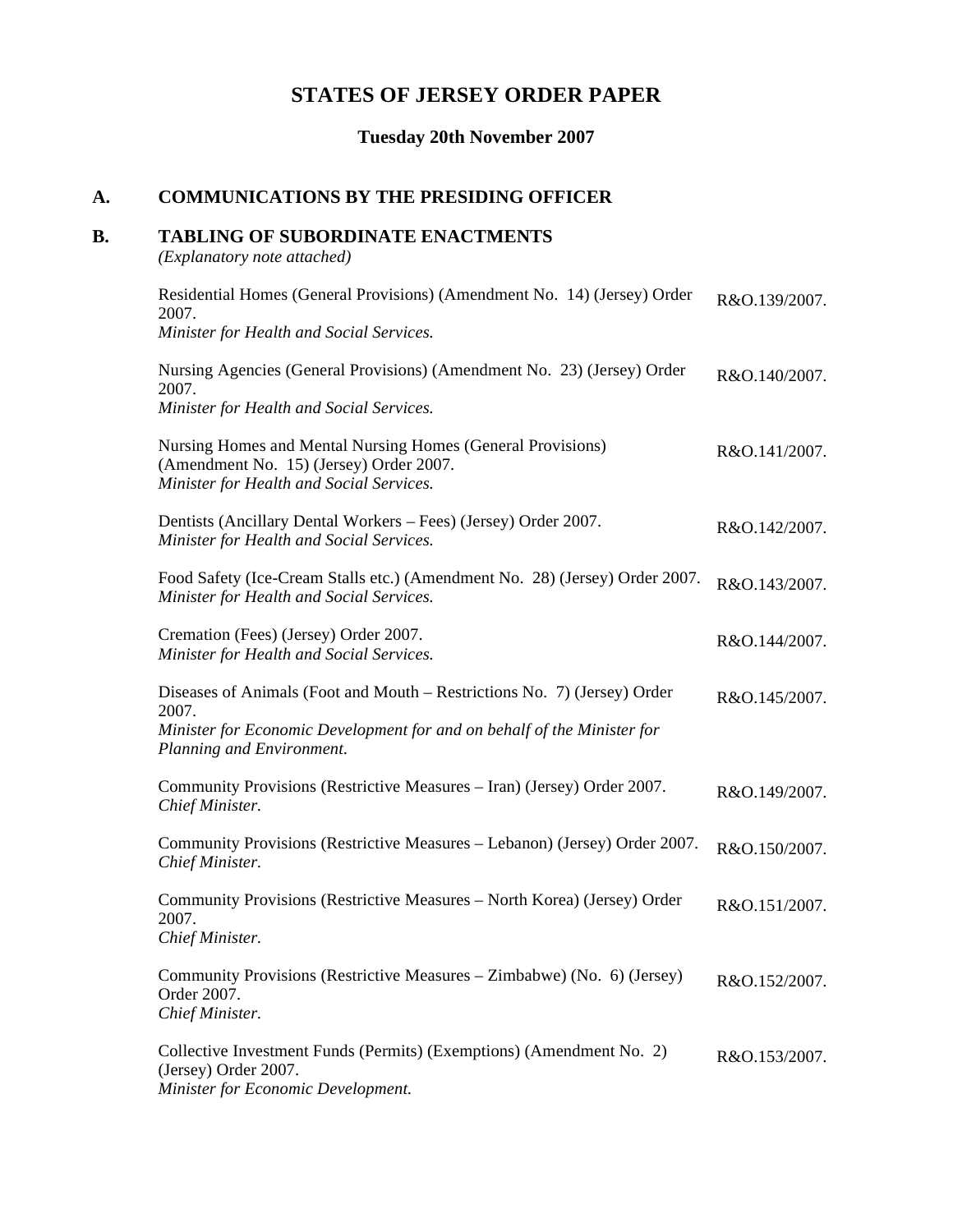| Financial Services (Fund Services Business (Accounts, Audits and Reports))<br>(Jersey) Order 2007.<br>Minister for Economic Development.  | R&O.154/2007. |
|-------------------------------------------------------------------------------------------------------------------------------------------|---------------|
| Financial Services (Trust Company Business (Exemptions)) (Amendment<br>No. 2) (Jersey) Order 2007.<br>Minister for Economic Development.  | R&O.155/2007. |
| Financial Services (Fund Services Business (Registration and Fees)) (Jersey)<br>Order 2007.<br>Minister for Economic Development.         | R&O.156/2007. |
| Financial Services (Investment Business (Fund Services Business Exemption))<br>(Jersey) Order 2007.<br>Minister for Economic Development. | R&O.157/2007. |

#### **C. DOCUMENTS PRESENTED OR LAID**

| Health Insurance Exemption cards: free bus travel and Active cards | P.145/2007. |
|--------------------------------------------------------------------|-------------|
| $(P.145/2007)$ – comments.                                         | Com.(2)     |
| Presented: 16th November 2007.                                     |             |
| Minister for Education, Sport and Culture.                         |             |
| Machinery of government review.                                    | R.105/2007. |
| Presented: 9th November 2007.                                      |             |

*Privileges and Procedures Committee.*

Land Transactions under Standing Order 168(3) – Albert Pier Vivier Unit A5 – new lease to Southern Rock Fisheries Limited. Presented: 15th November 2007. *Minister for Treasury and Resources.* R.106/2007.

Corporate Services Scrutiny Panel Fourth Report: Review of the Zero/Ten Tax Proposals: Draft Shareholder Legislation (S.R.20/2007) – response of the Minister for Treasury and Resources. Presented: 16th November 2007. *Minister for Treasury and Resources.* S.R.20/2007. Res.

### **D. NOTIFICATION OF LODGED PROPOSITIONS**

| Budget 2008 (P.164/2007): second amendment.<br>Lodged: 13th November 2007.<br>Deputy A. Breckon of St. Saviour.                                                                        | P.164/2007.<br>Amd. $(2)$ |
|----------------------------------------------------------------------------------------------------------------------------------------------------------------------------------------|---------------------------|
| Goods and Services Tax: Zero-Rating for Foodstuffs, Books, Newspapers and<br>Magazines $(P.169/2007)$ – amendment.<br>Lodged: 13th November 2007.<br>Deputy K.C. Lewis of St. Saviour. | P.169/2007.<br>Amd.       |
| Goods and Services Tax: de minimis waiver.<br>Lodged: 14th November 2007.<br>Minister for Treasury and Resources.                                                                      | P.171/2007.               |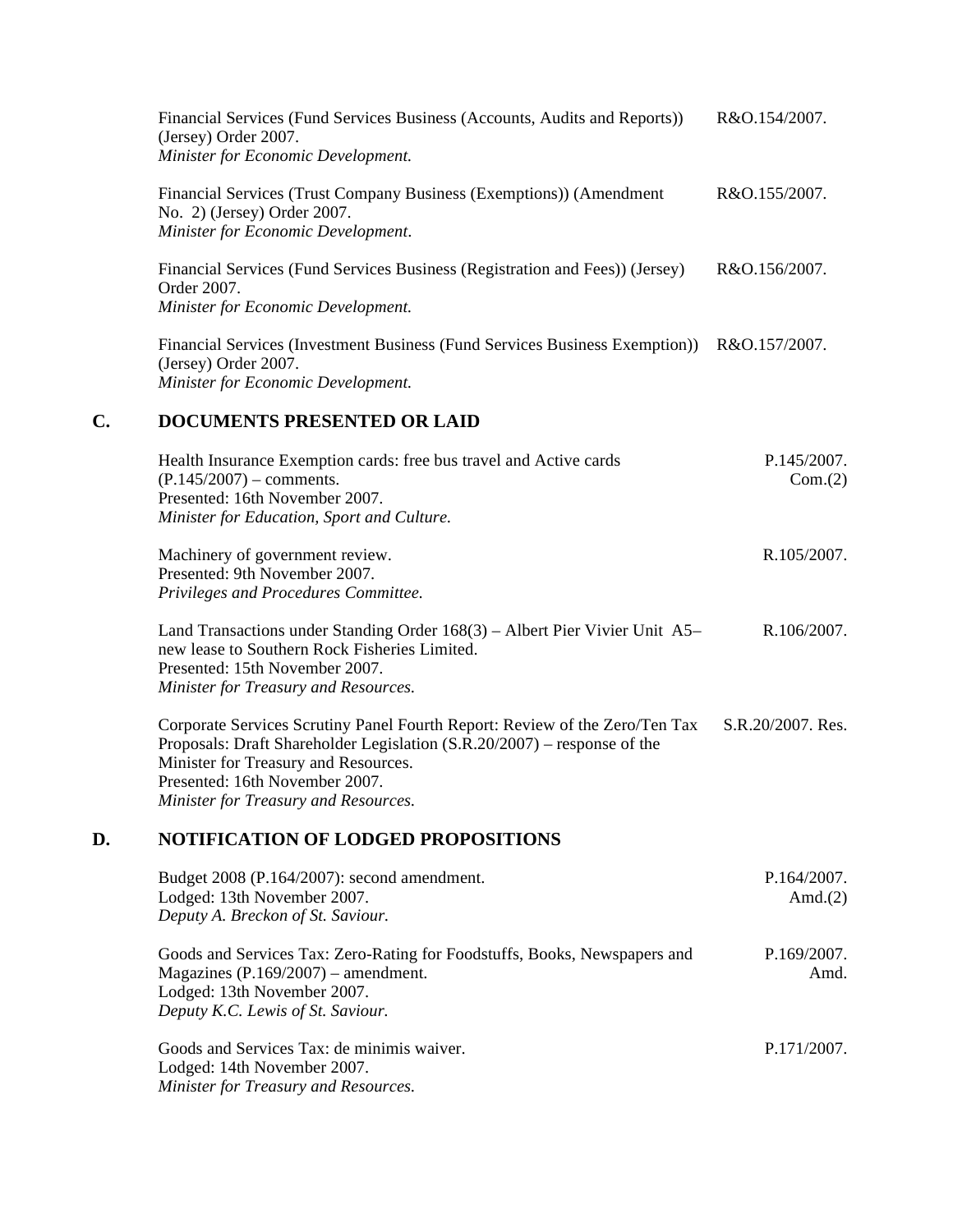Draft Community Provisions (Wire Transfers) (Amendment) (Jersey) Regulations 200-. Lodged: 15th November 2007. *Minister for Treasury and Resources.* P.172/2007.

### **E. WITHDRAWAL OF LODGED PROPOSITIONS**

In accordance with Standing Order 34(1), the Connétable of St. Helier has informed the Greffier of the States that the following proposition is to be withdrawn -

Energy from Waste Facility: Public Enquiry. Lodged: 15th October 2007. *Connétable of St. Helier.*

P.159/2007.

### **F. APPOINTMENT OF MINISTERS, COMMITTEES AND PANELS**

#### **G. MATTERS OF PRIVILEGE**

#### **H. PETITIONS**

#### **I. QUESTIONS**

### (a) – **Written Questions**

*(attached)*

- 1. The Minister for Health and Social Services will table an answer to a question asked by Deputy S.S.P.A. Power of St. Brelade regarding the cost of MRI scans.
- 2. The Minister for Transport and Technical Services will table an answer to a question asked by Deputy P.V.F. Le Claire of St. Helier regarding composting costs.
- 3. The Minister for Social Security will table an answer to a question asked by Deputy J.A. Martin of St. Helier regarding the cost of doctor's visits and prescriptions.
- 4. The Minister for Treasury and Resources will table an answer to a question asked by Deputy P.V.F. Le Claire of St. Helier regarding the Strategic Reserve.
- (b) **Oral Questions** (90 minutes) *(attached)*
- 1. Deputy R.G. Le Hérissier of St. Saviour will ask the following question of the Minister of Planning and Environment –

 "What structures and processes are in place to ensure that the Minister and the Planning Department operate at arm's length from developers promoting the development of sites on the Waterfront?"

2. Deputy J.A. Martin of St Helier will ask the following question of the Minister for Social Security -

 "Given that Section 12.2 of the Ministers' Guide to Income Support circulated to members on 25th September 2007, 'offers' direct payment for GP costs and social housing rentals and states that 'claimants can choose' direct payments, would the Minister explain why the voluntary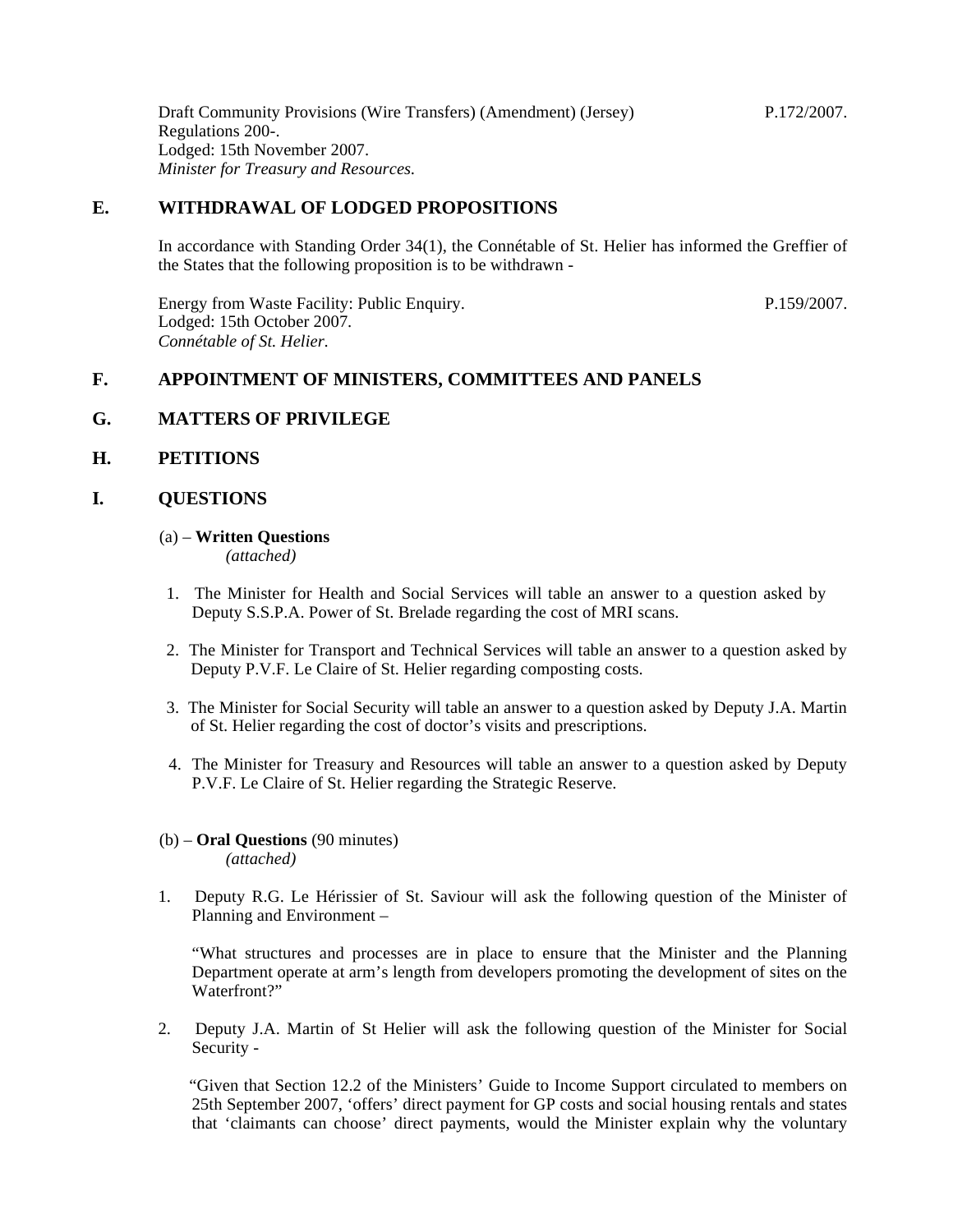nature of this offer has been changed in letters sent to claimants from 6th November to 'we will have the power to provide direct payments to the Housing Department'?"

3. Deputy P.V.F. Le Claire of St Helier will ask the following question of the Minister for Economic Development –

 "What measures, if any, are being taken by Economic Development to improve the employment prospects of the unemployed in Jersey?"

4. The Deputy of St. Martin will ask the following question of the Minister for Home Affairs -

 "Following the appointment of a Liaison Director to the Civil Aviation Authority, will the Minister advise Members of the number of staff that will be required to support the Director and the annual overall staffing and administration costs?"

5. Deputy G.C.L. Baudains of St. Clement will ask the following question of the Minister for Health and Social Services -

 "Would the Minister advise whether any concerned parent has contacted him alleging gross professional misconduct by the Children's Service, and if so, would he outline how he intends protecting the children involved during the period until Mr Williamson's work is completed?"

6. Deputy K.C. Lewis of St Saviour will ask the following question of the Minister for Economic Development -

 "When 0/10 is implemented, will the Minister consider relaxing the Regulation and Undertakings Law to enable small local businesses to take on more staff , and if not, why not?"

7. Deputy S.C. Ferguson of St Brelade will ask the following question of the Minister for Education, Sport and Culture -

 "Would the Minister advise the Assembly how many staff in the Education, Sport and Culture department are currently suspended from their duties, the length of time for which they have been suspended and would he outline the total cost of such suspensions, in terms of salaries, resourcing investigations and ancillary matters?"

8. Deputy S.S.P.A. Power of St Brelade will ask the following question of the Minister for Economic Development -

 "Will the Minister advise the Assembly how many companies tendered for the stevedoring contract for the Port of St. Helier, if any of those companies had an existing commercial presence in the Port, whether a contract has now been issued and if so, to which company?"

9. Deputy S.C. Ferguson of St Brelade will ask the following question of the Minister for Planning and Environment

 "Given that there is currently only one disabled parking space near the Jersey Museum, would the Minister advise members what the arrangements for disabled parking will be at the Weighbridge when the area is redeveloped and how many spaces will be provided?"

10. Deputy J.A. Martin of St Helier will ask the following question of the Minister for Social Security -

 "Would the Minister advise members whether, in opting out of a Household Medical Account in section 4 of the 'blue form' to be sent to Income Support claimants, previous HIE claimants will be ineligible for the reduced charge of £5 and will have to bear the full costs of GP visits?"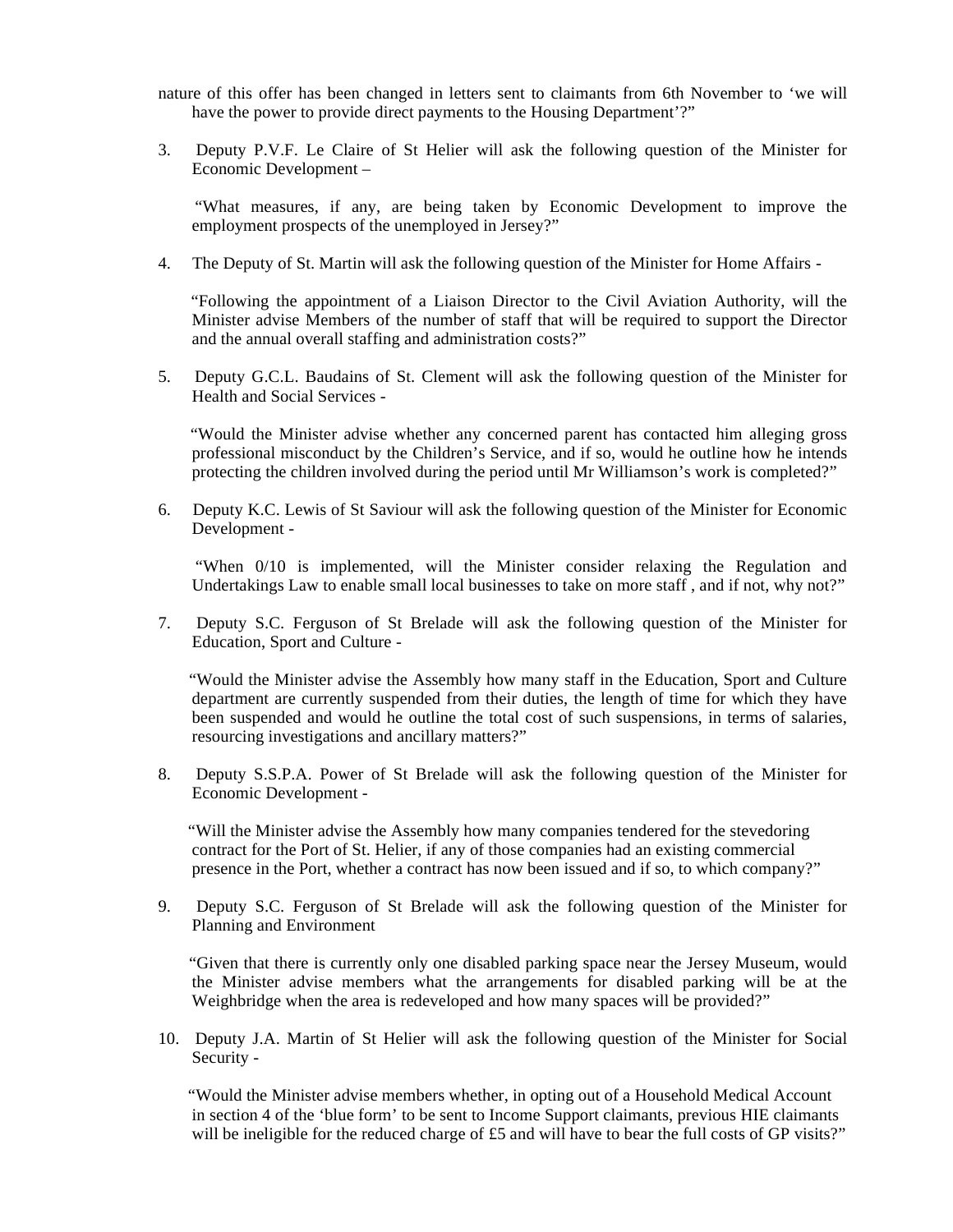11. Deputy R.C. Duhamel of St. Saviour will ask the following question of the Minister for Transport and Technical Services -

 "Would the Minister advise the Assembly of the progress, if any, in finding alternative composting sites and will he also undertake to investigate kitchen waste recycling systems, such as those being established in the UK, and to report his findings to the Assembly in the New Year?"

12. Deputy R.C. Duhamel of St. Saviour will ask the following question of the Minister for Treasury and Resources -

 "Has the Minister advertised for further expressions of interest in the development of the Jersey College for Girls site, and if so, on what date, and if the Minister has not yet advertised, will he inform the Assembly of the date he intends to do so and the reasons for delay?"

13. Deputy S.S.P.A. Power of St Brelade will ask the following question of the Minister for Economic Development -

 "Does the Minister consider that the Harbour and Light Dues (Jersey) Law 1947, as amended, contravenes fair trade and competition and, if so, will he advise members whether he intends revising the Law, in order to cease bringing price increases in the form of amendments?"

14. Deputy R.G. Le Hérissier of St Saviour will ask the following question of the Minister for Home Affairs -

 "Would the Minister advise whether the stated major objective of extending the Police Chief's contract, namely to enable the development of a senior succession plan, will be achieved before the current post holder's departure?"

15. Deputy G.C.L. Baudains of St. Clement will ask the following question of the Chief Minister -

 "Would the Minister explain to members the route by which representations to the person chairing the enquiry into child protection in Jersey can be made?"

16. Deputy G.P. Southern of St. Helier will ask the following question of the Minister for Transport and Technical Services -

 "What progress has the Minister made, if any, on commencement of the Millennium Town Park project and securing appropriate levels of funding and will he update members on the current state of the car park trading fund and advise the Assembly whether any funds remain earmarked for the Town Park?"

17. Deputy G.P. Southern of St. Helier will ask the following question of the Chief Minister -

 "Will the Minister advise members of the overall figures relating to the lifetime profits accruing to the developer on the 150 year lease to be granted on the new proposed Waterfront/Jardins de la Mer project, in order that the proposed payments of up to £120 million to the States can be put into context?"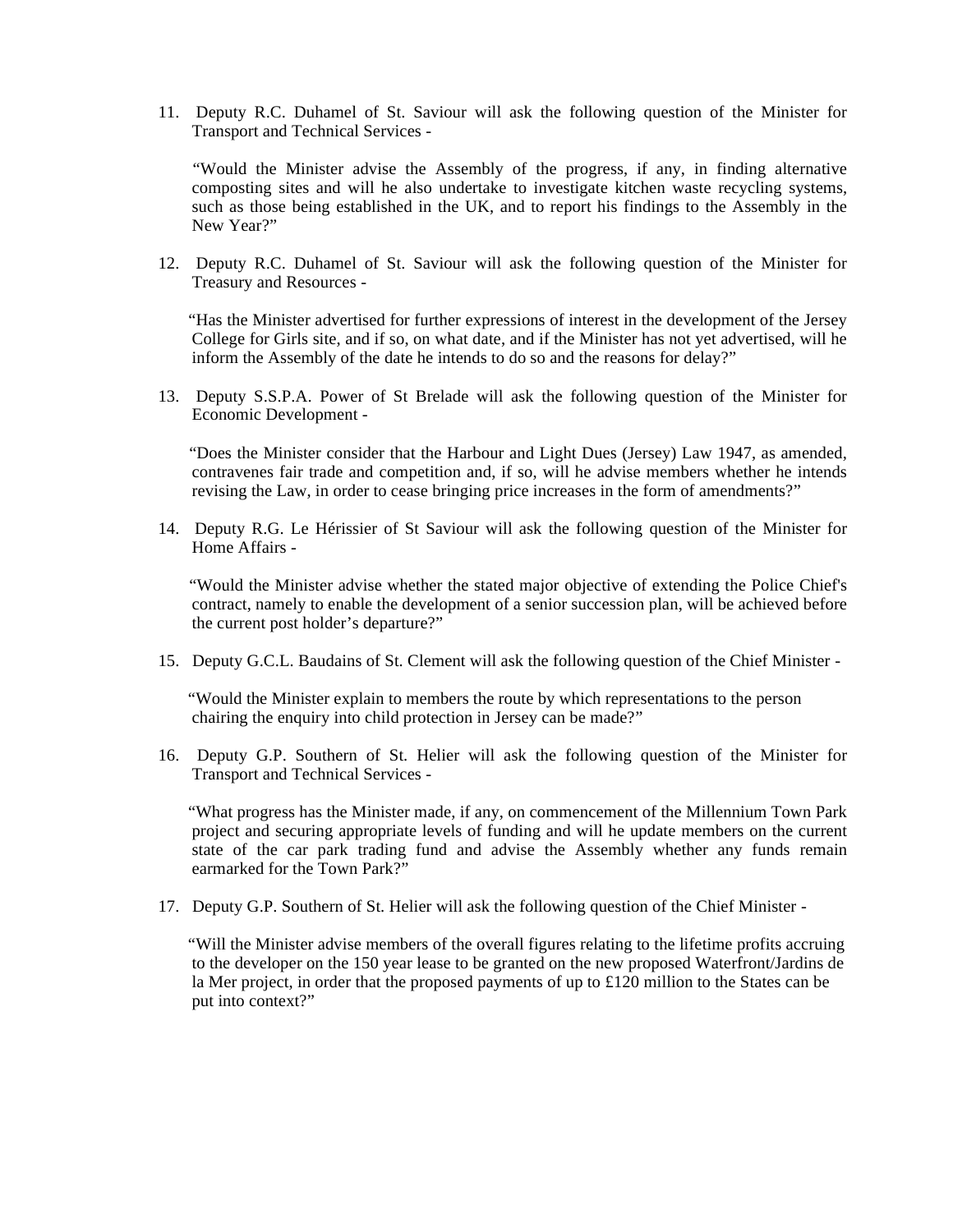18. Senator S. Syvret will ask the following question of the Chief Minister -

 "Will the Chief Minister inform the Assembly whether his office is conflicted from any administrative involvement in the enquiry being undertaken by Mr Andrew Williamson, whether all communications from members of the public intended for Mr Williamson which go via the Chief Minister's Department are passed to Mr Williamson, and whether he is aware of any potential witnesses who have not received a response from Mr Williamson?

19. The Deputy of St. Martin will ask the following question of the Minister for Home Affairs -

 "As there will be no criminal proceedings following police investigations into the activities of a number of Customs Officers, will the Minister advise members whether the Officers concerned have received written notification of the decision, with a suitable apology, and explain why it is considered necessary for the matter to be the subject of an internal enquiry by the Head of the Customs Service?"

#### **(c) – Questions to Ministers without notice (30 minutes) -**

1st question period – Minister for Education, Sport and Culture

2nd question period – Minister for Planning and Environment

### **J. PERSONAL STATEMENTS**

### **K. STATEMENTS ON A MATTER OF OFFICIAL RESPONSIBILITY**

The Chief Minister will make a statement regarding a partnership agreement with Ille et Vilaine.

### **L. PUBLIC BUSINESS**

| Draft Income Tax (Amendment No. 29) (Jersey) Law 200.<br>Lodged: 9th October 2007.<br>Minister for Treasury and Resources.                              | P.156/2007.         |
|---------------------------------------------------------------------------------------------------------------------------------------------------------|---------------------|
| Draft Income Tax (Amendment No. 29) (Jersey) Law $200$ (P.156/2007):<br>amendments.<br>Lodged: 2nd November 2007.<br>Corporate Services Scrutiny Panel. | P.156/2007.<br>Amd. |
| Draft Income Tax (Deemed Dividends) (Jersey) Regulations 200-.<br>Lodged: 9th October 2007.<br>Minister for Treasury and Resources.                     | P.157/2007.         |
| Criminal Justice Policy - audit of the need for a prosecution service.<br>Lodged: 19th October 2007.<br>Deputy of St. Martin.                           | P.161/2007.         |
| Criminal Justice Policy.<br>Lodged: 4th September 2007.<br>Minister for Home Affairs.                                                                   | P.118/2007.         |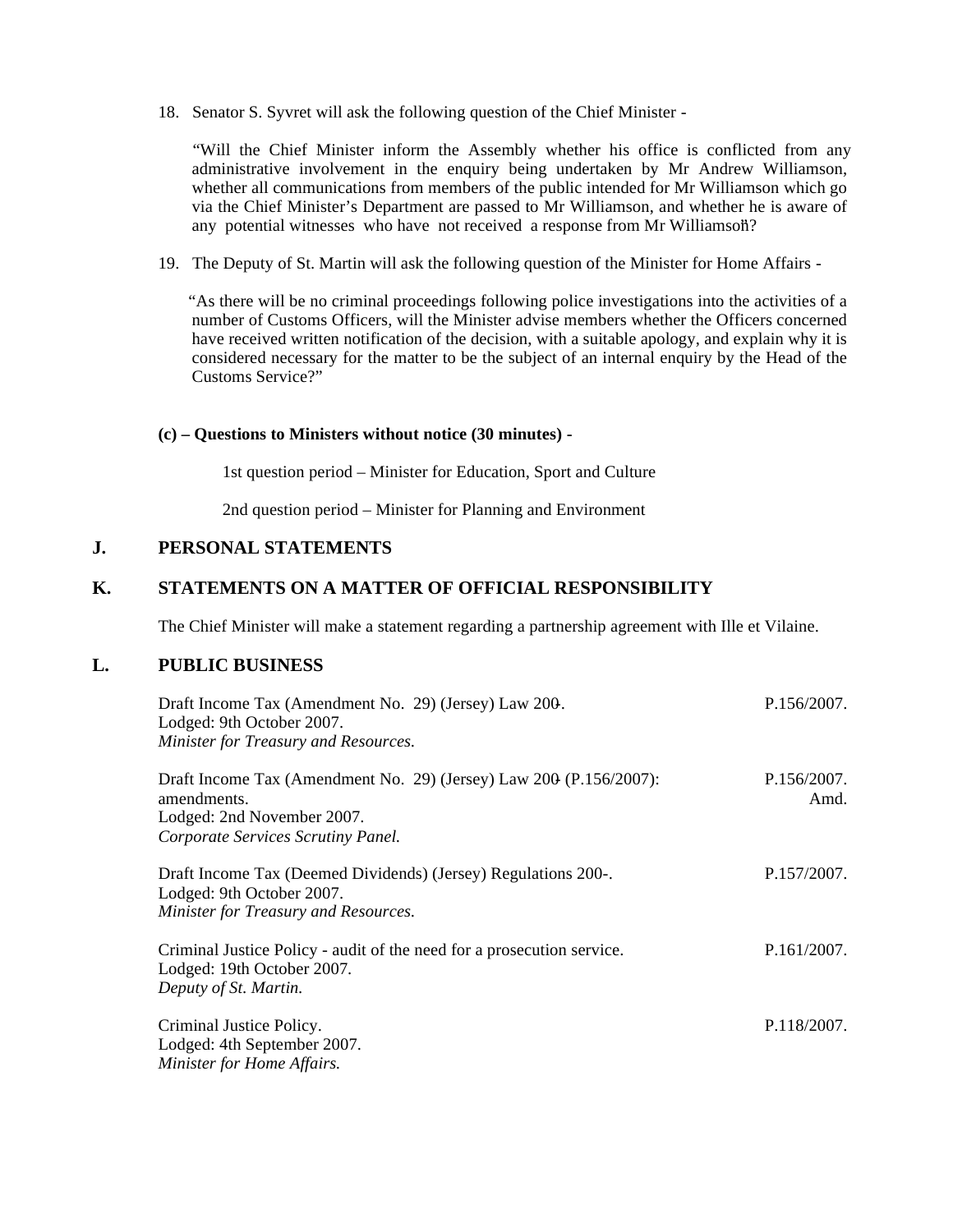| Criminal Justice Policy (P.118/2007): amendment.<br>Lodged: 23rd October 2007.<br>Deputy of St. Martin.                                                                                | P.118/2007.<br>Amd. |
|----------------------------------------------------------------------------------------------------------------------------------------------------------------------------------------|---------------------|
| Goods and Services Tax: Zero-Rating for Foodstuffs, Books, Newspapers and<br>Magazines.<br>Lodged: 26th October 2007.<br>Senator B.E. Shenton.                                         | P.169/2007.         |
| Goods and Services Tax: Zero-Rating for Foodstuffs, Books, Newspapers and<br>Magazines $(P.169/2007)$ – amendment.<br>Lodged: 13th November 2007.<br>Deputy K.C. Lewis of St. Saviour. | P.169/2007.<br>Amd. |
| Draft Crime (Transnational Organized Crime) (Jersey) Law 200-.<br>Lodged: 24th September 2007.<br>Minister for Home Affairs.                                                           | P.132/2007.         |
| Draft Crime (Transnational Organized Crime) (Jersey) Law 200- (P.132/2007):<br>amendments.<br>Lodged: 23rd October 2007.<br>Minister for Home Affairs.                                 | P.132/2007.<br>Amd. |
| Draft Proceeds of Crime (Cash Seizure) (Jersey) Law 200-.<br>Lodged: 24th September 2007.<br>Minister for Home Affairs.                                                                | P.133/2007.         |
| Draft Civil Asset Recovery (International Co-operation) (Jersey) Law 200-.<br>Lodged: 25th September 2007.<br>Minister for Home Affairs.                                               | P.135/2007.         |
| Draft Marriage and Civil Status (Amendment) (Jersey) Law 200-.<br>Lodged: 7th September 2007.<br>Minister for Home Affairs.                                                            | P.120/2007.         |
| Draft Loi (1939) sur les honoraires des Avocats et des Écrivains (Repeal)<br>(Jersey) Law $200$ -.<br>Lodged: 18th September 2007.<br>Chief Minister.                                  | P.126/2007.         |
| Draft Electricity Link with France (Protection of Submarine Cable) (Jersey)<br>Regulations 200-.<br>Lodged: 25th September 2007.<br>Minister for Economic Development.                 | P.142/2007.         |
| Draft Community Provisions (Ship and Port Facility – Security) (Amendment)<br>(Jersey) Regulations 200-.<br>Lodged: 26th September 2007.<br>Minister for Economic Development.         | P.144/2007.         |
| Health Insurance Exemption cards: free bus travel and Active cards.<br>Lodged: 26th September 2007.<br>Health, Social Security and Housing Scrutiny Panel.                             | P.145/2007.         |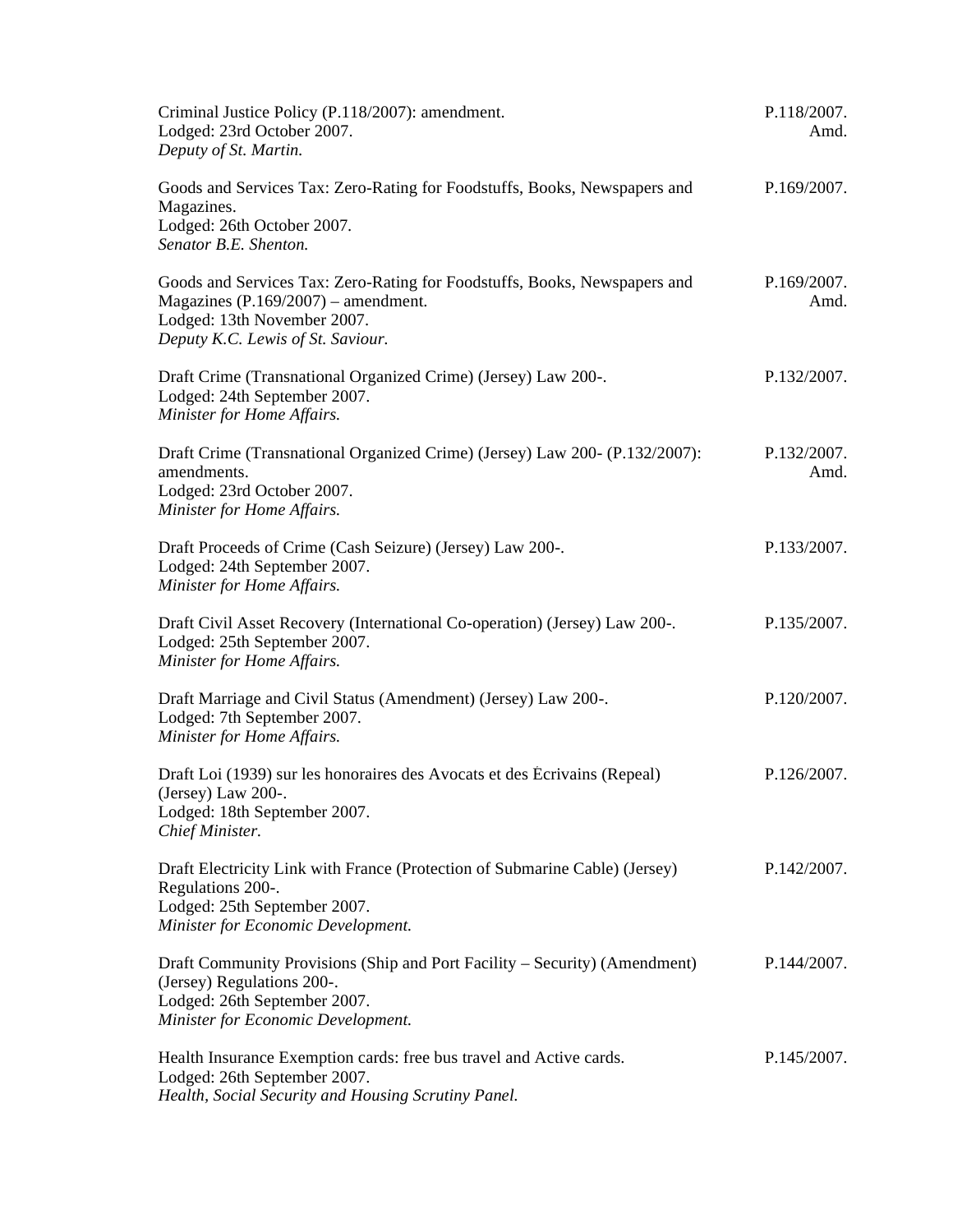|    | Health Insurance Exemption cards: free bus travel and Active cards<br>$(P.145/2007)$ – comments.<br>Presented: 6th November 2007.<br>Minister for Transport and Technical Services. | P.145/2007.<br>Com.       |
|----|-------------------------------------------------------------------------------------------------------------------------------------------------------------------------------------|---------------------------|
|    | Health Insurance Exemption cards: free bus travel and Active cards<br>$(P.145/2007)$ – comments.<br>Presented: 16th November 2007.<br>Minister for Education, Sport and Culture.    | P.145/2007.<br>Com.(2)    |
|    | Draft Public Library (Jersey) Regulations 200-.<br>Lodged: 3rd October 2007.<br>Minister for Education, Sport and Culture.                                                          | P.146/2007.               |
|    | Draft Places of Refreshment (Jersey) Regulations 200-.<br>Lodged: 4th October 2007.<br>Minister for Economic Development.                                                           | P.148/2007.               |
|    | Draft Amendment (No. 7) of the Standing Orders of the States of Jersey.<br>Lodged: 9th October 2007.<br>Chairmen's Committee.                                                       | P.151/2007.               |
|    | Draft States of Jersey (Implementation) (Jersey) Regulations 200-.<br>Lodged: 9th October 2007.<br>Chief Minister.                                                                  | P.152/2007.               |
| М. | <b>ARRANGEMENT OF PUBLIC BUSINESS</b>                                                                                                                                               |                           |
|    | 4th December 2007                                                                                                                                                                   |                           |
|    | Budget 2008.<br>Lodged: 23rd October 2007.<br>Minister for Treasury and Resources.                                                                                                  | P.164/2007.               |
|    | Budget 2008 (P.164/2007): amendment.<br>Lodged: 6th November 2007.<br>Deputy A. Breckon of St. Saviour.                                                                             | P.164/2007.<br>Amd.       |
|    | Budget 2008 (P.164/2007): second amendment.<br>Lodged: 13th November 2007.<br>Deputy A. Breckon of St. Saviour.                                                                     | P.164/2007.<br>Amd. $(2)$ |
|    | Draft Finance (Jersey) Law 200-.<br>Lodged: 23rd October 2007.<br>Minister for Treasury and Resources.                                                                              | P.165/2007.               |
|    | Draft Income Tax (Amendment No. 30) (Jersey) Law 200-.<br>Lodged: 23rd October 2007.<br>Minister for Treasury and Resources.                                                        | P.166/2007.               |
|    | Draft Public Finances (Amendment No. 2) (Jersey) Law 200-.<br>Lodged: 23rd October 2007.<br>Minister for Treasury and Resources.                                                    | P.167/2007.               |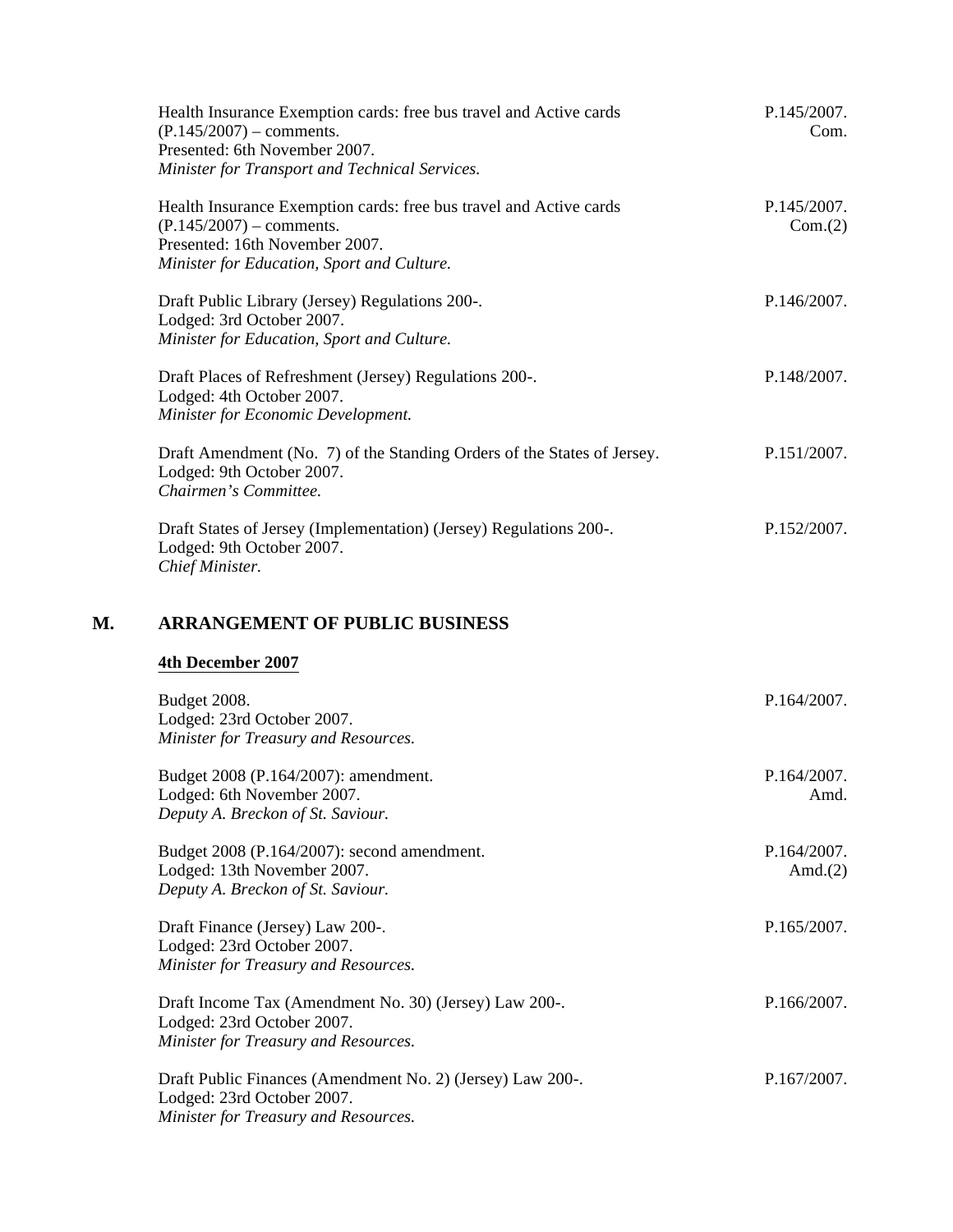| Draft Harbours (Administration) (Amendment No. 7) (Jersey) Law 200.<br>Lodged: 16th October 2007.<br>Minister for Economic Development.                                                                      | P.160/2007.         |
|--------------------------------------------------------------------------------------------------------------------------------------------------------------------------------------------------------------|---------------------|
| Draft Amendment (No. 8) of the Standing Orders of the States of Jersey.<br>Lodged: 23rd October 2007.<br>Senator M.E. Vibert.                                                                                | P.162/2007.         |
| Draft Amendment (No. 32) to the Tariff of Harbour and Light Dues.<br>Lodged: 23rd October 2007.<br>Minister for Economic Development.                                                                        | P.163/2007.         |
| 15th January 2008                                                                                                                                                                                            |                     |
| Island Plan 2002: H4 Site No. 15, Samarès Nursery, St. Clement and future<br>amendments to the Island Plan.<br>Lodged: 20th July 2007.<br>Deputy I.J. Gorst of St. Clement.                                  | P.95/2007.          |
| Island Plan 2002: H4 Site No. 15, Samarès Nursery, St. Clement and future<br>amendments to the Island Plan (P.95/2007): comments.<br>Presented: 23rd October 2007.<br>Minister for Planning and Environment. | P.95/2007.<br>Com.  |
| JT Group Limited ("Jersey Telecom"): proposed sale.<br>Lodged: 9th October 2007.<br>Minister for Treasury and Resources.                                                                                     | P.153/2007          |
| JT Group Limited ("Jersey Telecom"): proposed sale (P.153/2007) –<br>amendment.<br>Lodged: 26th October 2007.<br>Senator B.E. Shenton.                                                                       | P.153/2007.<br>Amd. |
| Draft Health and Safety at Work (Asbestos - Licensing) (Jersey) Regulations<br>$200-.$<br>Lodged: 25th October 2007.<br>Minister for Social Security.                                                        | P.168/2007.         |
| Draft Gambling (Remote Gambling Disaster Recovery) (Jersey) Regulations<br>$200-.$<br>Lodged: 31st October 2007.<br>Minister for Economic Development.                                                       | P.170/2007.         |
| Goods and Services Tax: de minimis waiver.<br>Lodged: 14th November 2007.<br>Minister for Treasury and Resources.                                                                                            | P.171/2007.         |
| Draft Community Provisions (Wire Transfers) (Amendment) (Jersey)<br>Regulations 200-.<br>Lodged: 15th November 2007.<br>Minister for Treasury and Resources.                                                 | P.172/2007.         |

### **29th January 2008**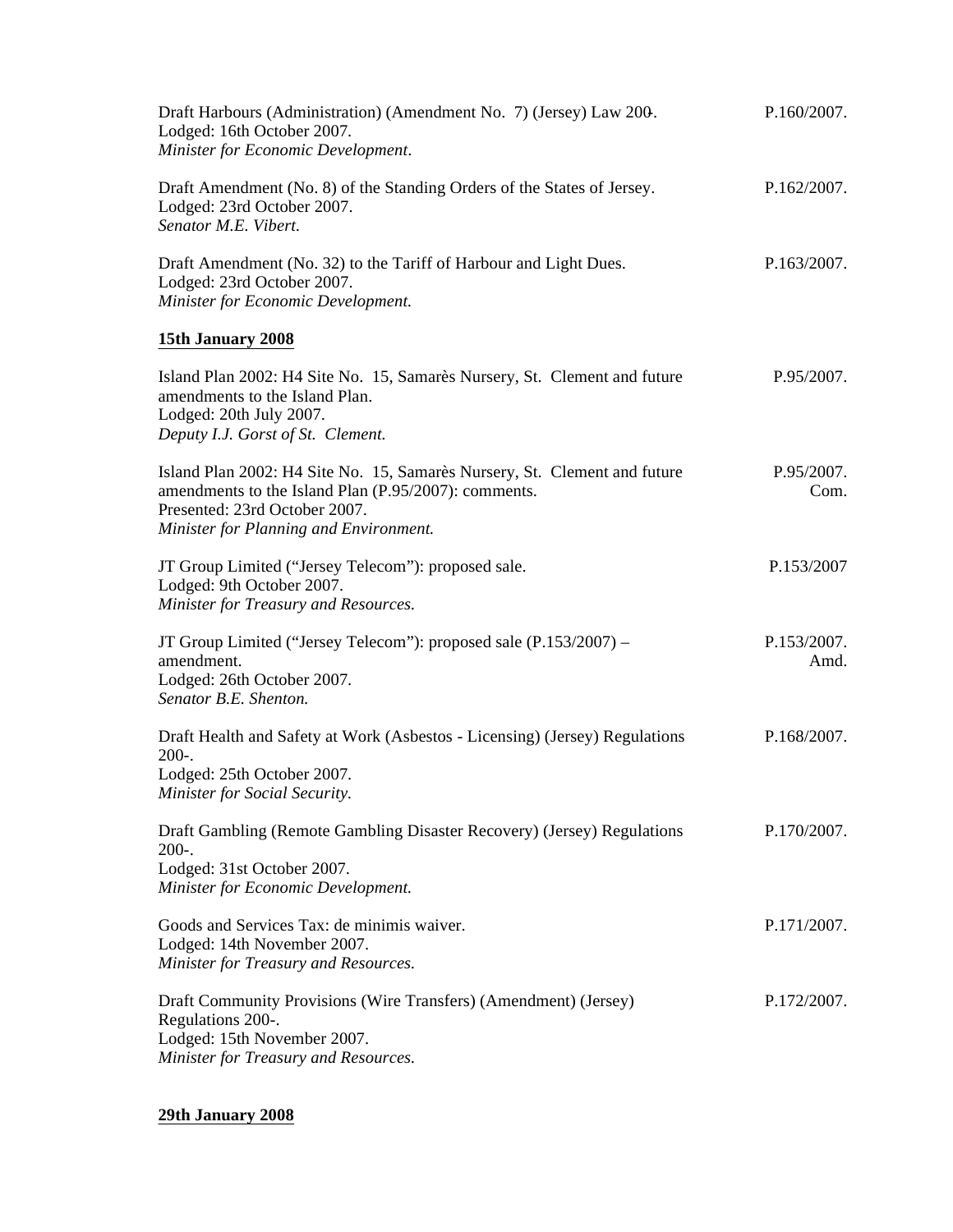#### **12th February 2008**

Draft Proceeds of Crime (Substitution of Schedule 2) (Jersey) Regulations 200-

P.127/2007.

Lodged: 24th September 2007. *Minister for Treasury and Resources.*

### **A.H HARRIS Deputy Greffier of the States**

15th November 2007

.

**Note –**

**In accordance with the meeting dates fixed for 2007 by the Privileges and Procedures Committee, this meeting will continue, if necessary, on Wednesday 21st November, Thursday 22nd November and Friday 23rd November 2007.**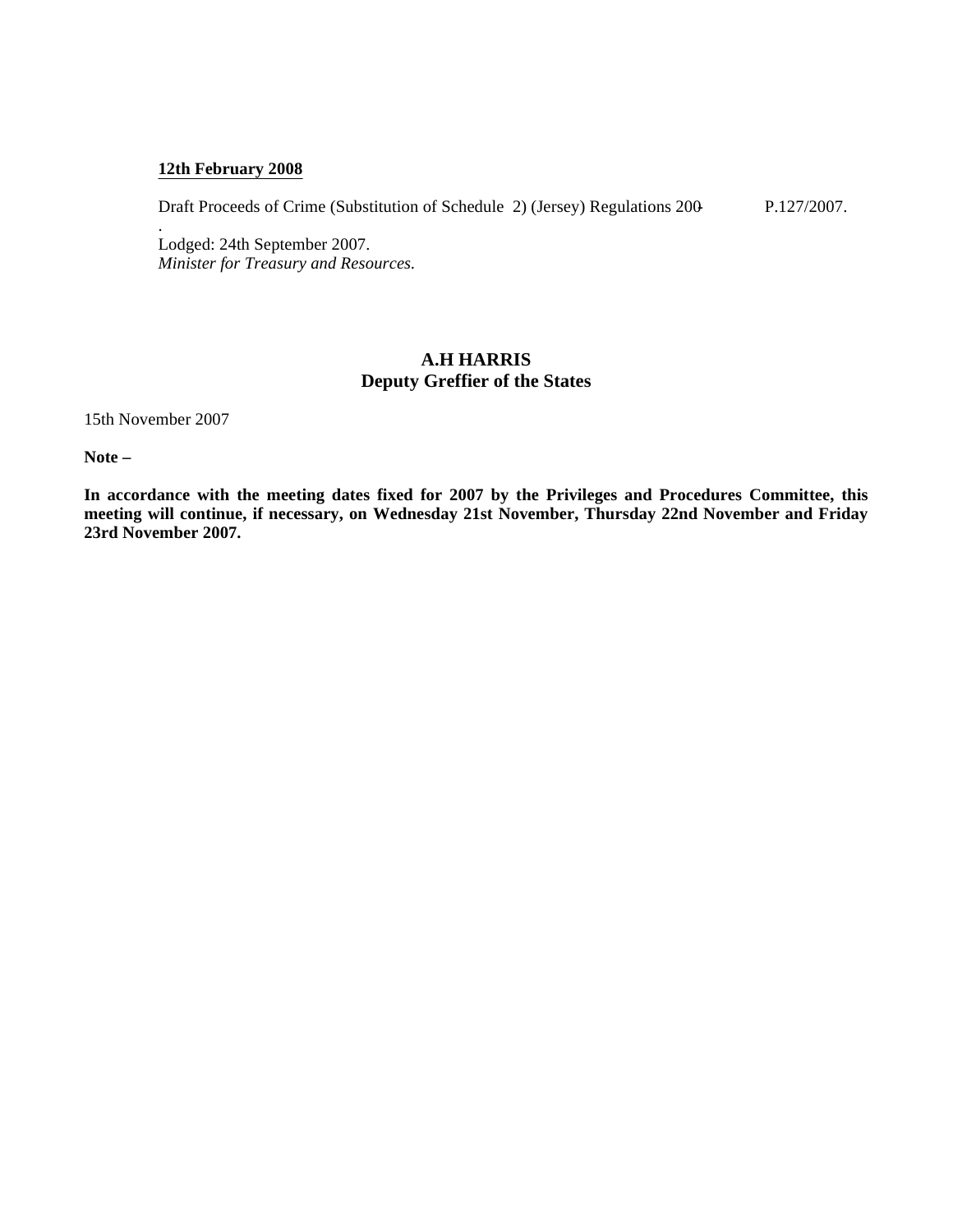### **Explanatory Note regarding subordinate legislation tabled at this meeting.**

(See Item B)

#### **R&O.139/2007.**

This Order increases the fees in respect of registration of residential homes. The fees were last increased on 1st January 2007.

The Order was made on 2nd November 2007 and comes into force on 1st January 2008.

#### **R&O.140/2007.**

This Order increases the fees payable for a licence to carry on a nursing agency. The fees were last increased one year ago.

The Order was made on 2nd November 2007 and comes into force on 1st January 2008.

#### **R&O.141/2007.**

This Order increases the fees in respect of registration of nursing homes and mental nursing homes. The fees were last increased on 1st January 2007.

The Order was made on 2nd November 2007 and comes into force on 1st January 2008.

#### **R&O.142/2007.**

This Order increases from £39 to £40 the fee payable by an ancillary dental worker for the entry or the restoration of the worker's name in one of the rolls kept in respect of ancillary dental workers.

The Order also increases from £23.00 to £23.50 the fee payable for the retention of a person's name on the roll.

The Order was made on 2nd November 2007 and will come into force on 1st January 2008.

#### **R&O.143/2007.**

This Order increases from £92.50 to £94.75 the fee for a licence to sell ice-cream from a van or stall. The fee was last increased one year ago.

The Order was made on 2nd November 2007 and comes into force on 1st January 2008.

#### **R&O.144/2007.**

This Order increases the cost of cremating a person who had attained the age of 18 years from £262 to £288 and increases from £45 to £46 the maximum fee payable for a medical certificate required under the Cremation (Jersey) Regulation 1961.

The Order was made on 2nd November 2007 and will come into force on 1st January 2008.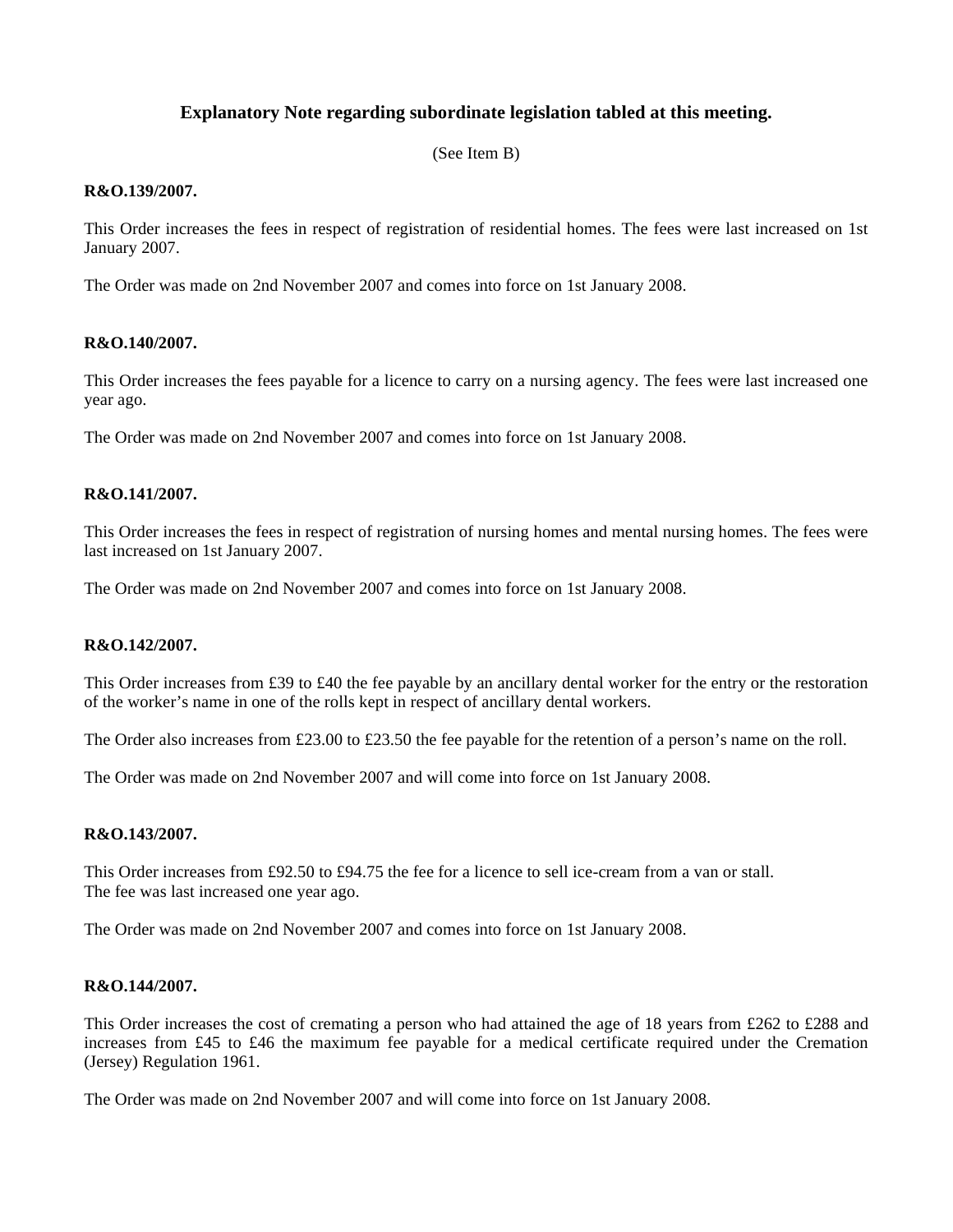#### **R&O.145/2007.**

This Order prohibits the importation of certain animals and animal by-products from the United Kingdom, otherwise than in accordance with Commission Decision 2007/554/EC, as amended. The restriction on importation of horses from the United Kingdom previously imposed is not re-enacted in this Order.

The Order was made on 6th November 2007 and comes into force forthwith.

#### **R&O.149/2007.**

This Order sets out restrictions on dealings in relation to Iran, having regard to Council Regulation (EC) No. 423/2007 of 19 April 2007 concerning restrictive measures against Iran, as amended. The Order shall come into force the day after it is made.

The Order was made on 5th November 2007 and came into force on 6th November 2007.

#### **R&O.150/2007.**

This Order sets out restrictions on dealings in relation to Lebanon, having regard to Council Regulation (EC) No. 1412/2006 of 25 September 2006 concerning restrictive measures in respect of Lebanon, as amended. The Order shall come into force the day after it is made.

The Order was made on 5th November 2007 and came into force on 6th November 2007.

#### **R&O.151/2007.**

This Order sets out restrictions on dealings in relation to North Korea, having regard to Council Regulation (EC) No. 329/2007 of 27 March 2007 concerning restrictive measures against the Democratic People's Republic of Korea. The Order shall come into force the day after it is made.

The Order was made on 5th November 2007 and came into force on 6th November 2007.

#### **R&O.152/2007.**

This Order sets out restrictions on dealings in relation to Zimbabwe, having regard to Council Regulation (EC) No. 314/2004 of 19 February 2004 concerning restrictive measures in respect of Zimbabwe, as amended. The Order shall come into force the day after it is made.

The Order was made on 5th November 2007 and came into force on 6th November 2007.

#### **R&O.153/2007.**

This Order exempts functionaries from the requirement to hold a permit under the Law, apart from any functionary which is –

- (a) a company issuing units that is a recognized fund or an unclassified fund;
- (b) a trustee in relation to an unclassified fund;
- (c) a general partner, within the meaning of the Limited Partnerships (Jersey) Law 1994, in relation to an unclassified fund; and
- (d) a functionary in relation to a recognized fund.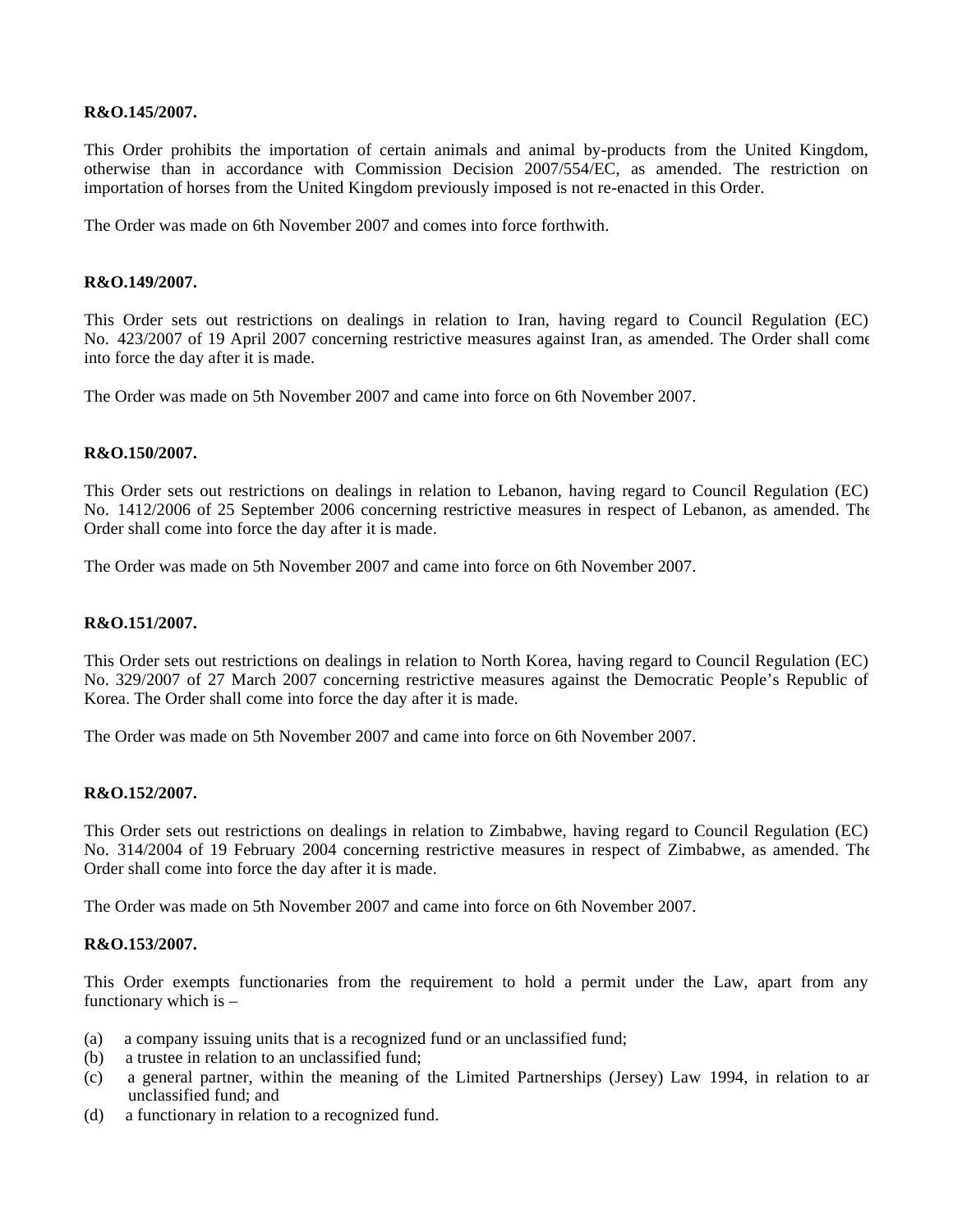The Order shall come into force on the same day as the Financial Services (Amendment of Law) (No. 2) Regulations 2007 come into force.

The Order was made on 13th November 2007 and came into force on 14th November 2007.

#### **R&O.154/2007.**

This Order sets out, in relation to persons registered to carry on funds services business under the Financial Services (Jersey) Law 1998, certain requirements in relation to accounts, audits and reports.

The Order comes into force on the same day as the Financial Services (Amendment of Law) (No. 2) Regulations 2007 come into force.

The Order was made on 13th November 2007 and came into force on 14th November 2007.

#### **R&O.155/2007.**

This Order exempts, from the requirement under the Financial Services (Jersey) Law 1998 that a person who carries on trust company business shall be registered under that Law to carry on trust company business, persons who are registered under the Law to carry on fund services business or who are authorized under the Law, the Banking Business (Jersey) Law 1991, the Insurance Business (Jersey) Law 1996 or the Collective Investment Funds (Jersey) Law 1988 to carry on investment business.

The Order shall come into force on the same day as the Financial Services (Amendment of Law) (No. 2) (Jersey) Regulations 2007 come into force.

The Order was made on 13th November 2007 and came into force on 14th November 2007.

#### **R&O.156/2007.**

This Order prescribes classes of fund services business and sets out the fees payable for registration to carry on such business. It comes into force on the same day as the Financial Services (Amendment of Law) (No. 2) (Jersey) Regulations 2007.

The Order was made on 13th November 2007 and came into force on 14th November 2007.

#### **R&O.157/2007.**

This Order exempts, from the requirement under the Financial Services (Jersey) Law 1998 that a person who carries on investment business shall be registered under that Law to carry on investment business, persons who –

- (a) hold permits under the Collective Investment Funds (Jersey) Law 1988;
- (b) are registered under the Financial Services (Jersey) Law 1998 to carry on funds services business; or
- (c) are overseas distributors, if certain requirements are satisfied.

The Order shall come into force on the same day as the Financial Services (Amendment of Law) (No. 2) (Jersey) Regulations 2007 come into force.

The Order was made on 13th November 2007 and came into force on 14th November 2007.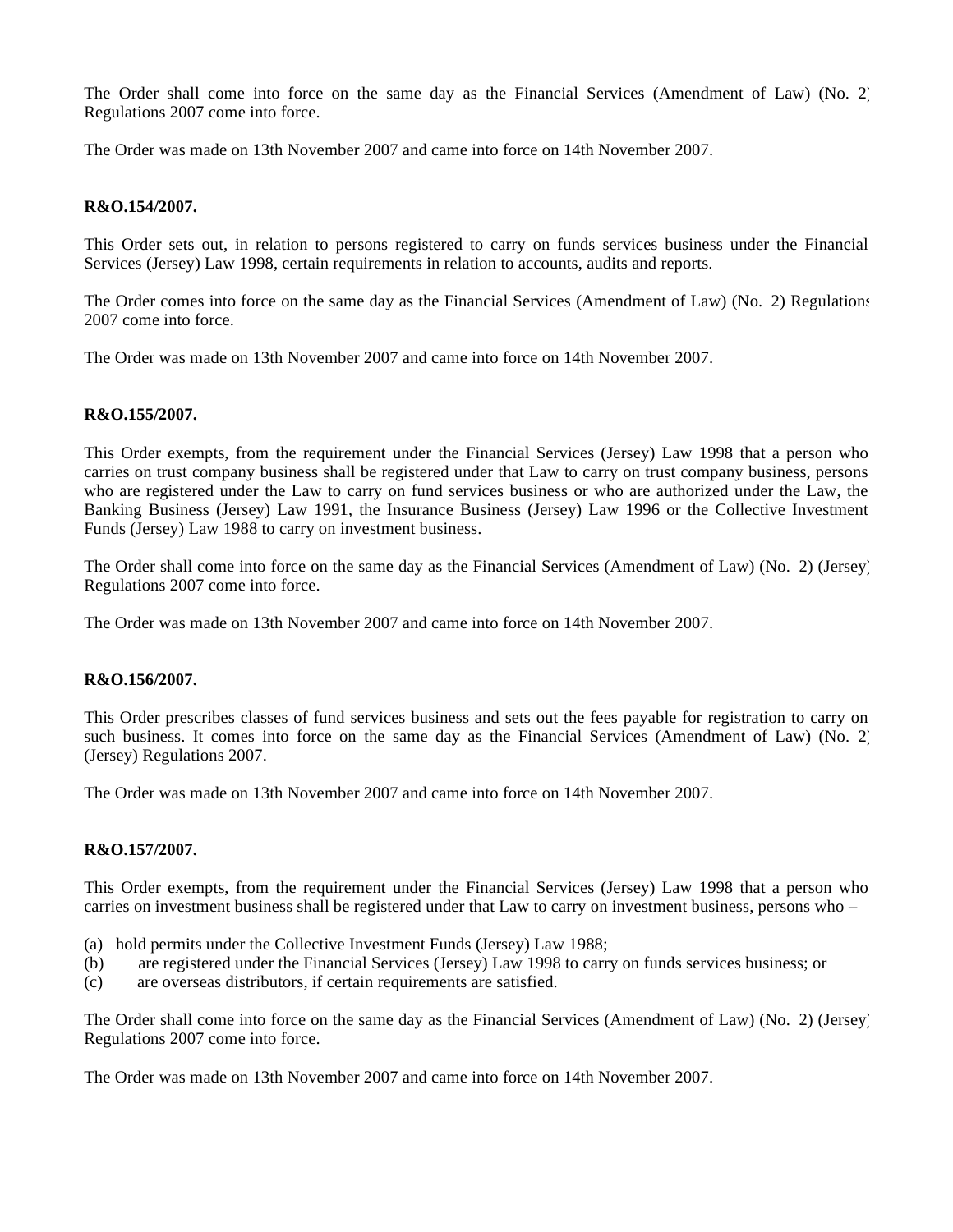### **WRITTEN QUESTIONS**

### (See Item  $I(a)$ )

1. The Minister for Health and Social Services will table an answer to the following question asked by Deputy S.S.P.A. Power of St. Brelade -

"Would the Minister advise the Assembly -

- (a) the average cost to the public of an MRI scan charged to the Health and Social Services Department compared to a scan charged to a private health scheme?
- (b) whether the MRI scanner paid for by public donations has become obsolete after some 36,000 scans, how many of the scans were paid for privately or by private health insurance and what financial advantage did the public gain from such agreement?
- (c) will the Minister advise whether a new MRI scanner will be provided by the taxpayer and if so, will it continue to be used by individuals who provide a scanning service for private healthcare or private health insurance patients, and if that is the case, what arrangements are being made to make these health insurance patients, and if that is the case, what arrangements private concerns pay an appropriate fee for this service?"
- 2. The Minister for Transport and Technical Services will table an answer to the following question asked by Deputy P.V.F. Le Claire of St. Helier -

 "Further to his written answers on 23rd of May 2006 to a question raised by Senator Perchard regarding green waste composting costs, would the Minister update those answers for the comparable cost in 2006, and so far in 2007, and advise of any other costs incurred that were not evident in the original scheme?"

3. The Minister for Social Security will table an answer to the following question asked by Deputy J.A. Martin of St. Helier -

 "Would the Minister advise the Assembly how many doctors' visits were covered by Health Insurance scheme payments by the Social Security Department in 2006, and how many prescriptions were similarly funded in that same period?"

4. The Minister for Treasury and Resources will table an answer to the following question asked by Deputy P.V.F. Le Claire of St. Helier -

 "Would the Minister advise Members of the current value of the Strategic Reserve, given that it was valued at £391.8 million in June 2003?"